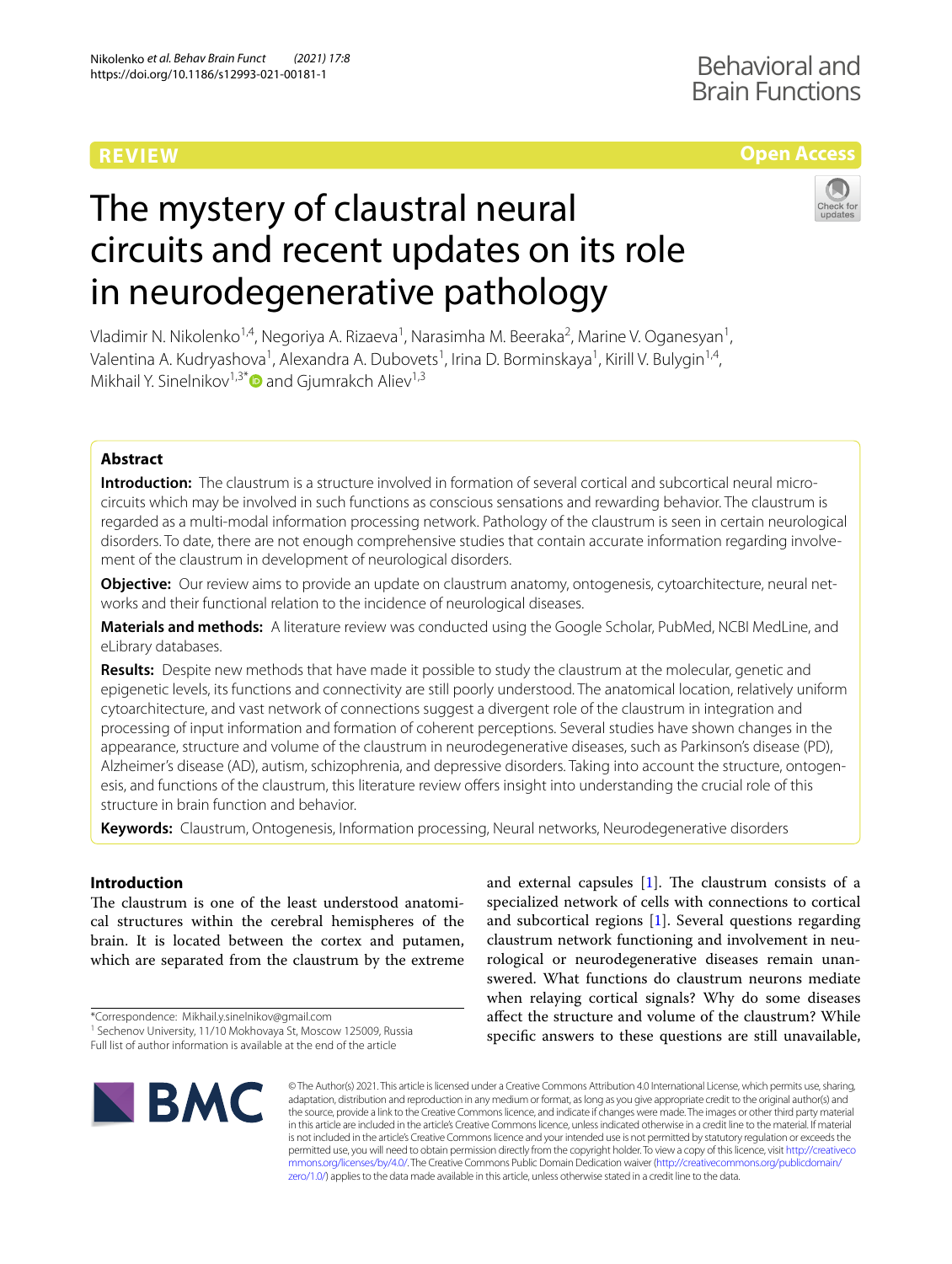we combine and analyze published fndings in search for solutions. Studies have shown that claustrum dysfunction is seen in several neurological diseases, but specifc changes of the claustrum network and it's connections remain undiscovered [\[2](#page-7-1)–[5\]](#page-7-2).

The complex functional nature of the claustrum is refected through the variable nomenclature used for its description [[6\]](#page-7-3). It is generally believed that the frst illustration of the claustrum was made in 1786 by the French anatomist Felix Vicq d'Azyr who referred to it as "the taeniaformis nucleus"  $[1, 5, 6]$  $[1, 5, 6]$  $[1, 5, 6]$  $[1, 5, 6]$  $[1, 5, 6]$ . According to other sources, the claustrum was identifed in humans in 1672 by Thomas Willis  $[5]$  $[5]$ . The first description of the claustrum was made in the early 19th century, termed "the vormauer" by Karl Friedrich Burdach [\[5](#page-7-2)]. This was the earliest report describing the structure and functions of the claustrum. Later, Burdach renamed the described structure as "the claustrum" [\[7](#page-7-4)]. Theodor Meinert, was the frst who suggested the possible role of the claustrum in information processing [\[4](#page-7-5), [8\]](#page-7-6).

The claustrum network was further studied by Golgi, Nissl, Weigert, Marchi, Ramón y Cajal, and Brodman who studied the structure and anatomical relations of the claustrum. Current technological advances enable application of new methods to study its structure and functions [[7\]](#page-7-4). As such, the specifc role of the claustrum in neural activity regulation, complex behavioral patterns, emergence of consciousness and neurodegenerative diseases is being actively explored  $[9-11]$  $[9-11]$  $[9-11]$ .

#### **Materials and methods**

We performed a systematic review of literature regarding the ontogenesis, phylogeny, anatomy, pathology, neural connectivity association with neurodegenerative diseases of the claustrum, using the Google Scholar, Elsevier, NCBI MedLine, and eLibrary databases. The following key words were used: "claustrum", "neural network", "neural circuit", "neuroanatomy", "anatomy", "pathology", "neurodegenerative", "degeneration". We studied the references and conducted a citation search. The PICO model formed the basis of the search strategy. Foreign language material was included in this study. Two co-authors independently selected, evaluated, and extracted data.

#### **Results**

A total of 176 articles were primarily selected for review. Exclusion of articles published prior to the year 2000, with the exception of articles of signifcant historical value, provided us with a total of 71 articles of potential signifcance for review. After a reference search, another seven articles were included in the fnal review. As a result, a total of 78 articles were included in the following review. In order to better portray our results, we categorized the fndings into six subsections.

#### **Ontogenesis and phylogenetics of the claustrum**

From the phylogenetic viewpoint, the claustrum frst appeared in the form of a distinguishable nucleus in marsupials and primitive primates [\[12](#page-7-9)], though the claustrum has been also identifed in reptiles (as a sleep-regulatory unit) [\[36\]](#page-8-0). Brodmann, Ariëns Kappers, Sonntag and Woollard, Rose et al. believed that the claustrum was a derivative of the insular cortex. This assumption was supported by morphogenetic similarity of these structures [[12,](#page-7-9) [13\]](#page-7-10). But this was disputed by Landau, Faul and Holmgren, who stated that the claustrum is related to the corpus striatum in origin. This hypothesis is supported by reports of abnormal cerebral cortex development with a completely absent insular cortex in one of the hemispheres, while the claustrum remained intact. Additionally, it has been reported that the claustrum develops prior to the insular cortex. These findings give credibility to statements supporting the subcortical origin of the claustrum [\[12](#page-7-9)].

Furthermore, the claustrum is not considered to be part of the cortical plate or corpus striatum. It is rather regarded as an intermediary between these structures. Several valid arguments in favor of this theory have been provided, stating that the claustrum developed as a result of neuroblast accumulation from the pallial matrix (which borders the corpus striatum)  $[12]$  $[12]$ . These neuroblasts do not reach the cortical plate during migration and are therefore situated at a certain distance between it and the corpus striatum. Other studies have also presented similar fndings regarding the ontogenesis of the claustrum. As of today, the hybrid claustrum ontogenesis hypothesis is considered the most acceptable [\[12\]](#page-7-9).

Analysis of specifc genetic markers in the insular cortex and the claustrum show diferent genetic profles, which underlines the separate ontogeny of these structures [[61\]](#page-8-1). Interestingly, despite specifc genetic profle diferences between the insular cortex and the claustrum, these two areas have the most similarities in genetic expression, compared to the rest of the brain regions  $[61]$  $[61]$ . Nonetheless, existing data suggests that the claustrum is an independent ontological structure, characteristic of newer and advanced neural function development. Genetic studies have also presented data supporting the claim that the claustrum and amygdala are homologues of the sauropsid dorsal ventricular ridge, though epigenetic, hodological, morphological, and topographical data did not support this hypothesis  $[85]$  $[85]$ . The evaluated genetic links show valuable insight into the ontological formation of the mammalian claustrum.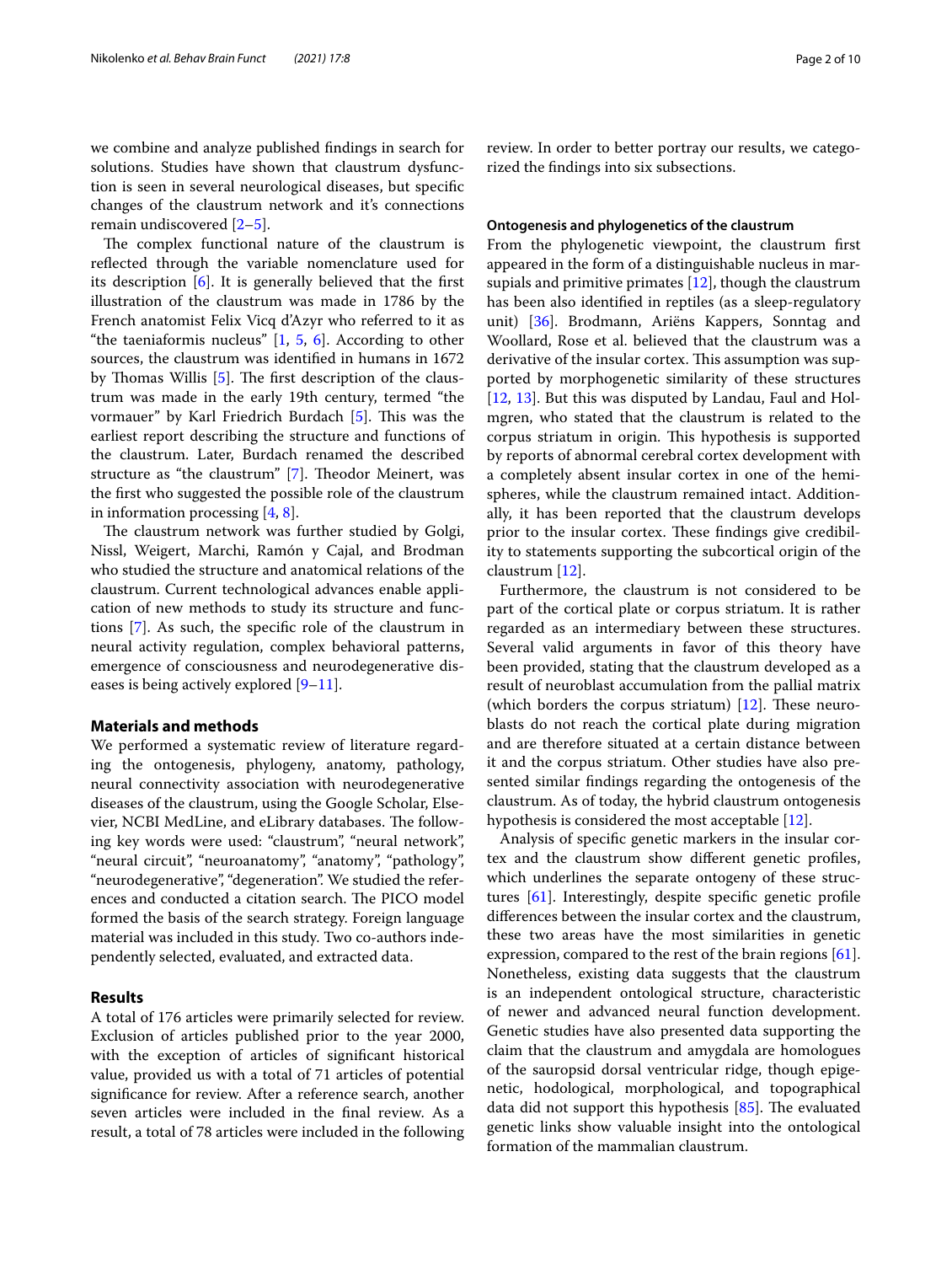#### **Gross anatomy of the claustrum**

The claustrum is often referred to as the "wall of the brain". It is a thin, curved sheet of neurons embedded in white matter, located in both brain hemispheres deep to the neocortex. The claustrum is situated between the insula and putamen, separated by the extreme and external capsules respectively  $[14]$  $[14]$ . The frontal part of the claustrum is directed towards the corpus amygdaloideum and is divided by fbrous bundles connected to the anterior commissure and ancyroid bundle.

In humans, the claustrum occupies about 0.25% of the cerebral cortex volume [\[15](#page-7-12)]. Its thickness varies from a fraction of a millimeter to several millimeters [[16\]](#page-7-13). Its dimensions are on average 38 mm rostrocaudally and 22 mm dorsoventrally  $[5, 15]$  $[5, 15]$  $[5, 15]$  $[5, 15]$ . The inferior border of the claustrum is located at the level of the insular cortex and putamen  $[17]$  $[17]$ . The claustrum is asymmetrical, reflecting anisotropy between the hemispheres  $[17-19]$  $[17-19]$  $[17-19]$ . The volume of the claustrum ranges from 744 to 912  $\text{mm}^3$ . It has been reported that the average volume of the claustrum in men is greater than in women (Fig. [1](#page-2-0)). Claustrum volume asymmetry between hemispheres varies between 15 and 20%, with an average volume of 829  $\mathrm{mm}^{3}$  in the right hemisphere and 706  $\mathrm{mm}^{3}$  in the left [\[19\]](#page-7-15).

Morphologically, the claustrum corresponds to the concavity of the insular cortex, and its inner curvature follows the convexity of the putamen. The claustrum is completely surrounded by white matter deep in the brain tissue, which complicates the study of its structure and connections. Exact anatomical boundaries of the claustrum still remain uncertain [\[18](#page-7-16)[–21\]](#page-7-17). Blood supply to the claustrum is maintained through insular perforating vessels, deep and superfcial branches of the medial cerebral artery [[4,](#page-7-5) [16](#page-7-13)].

The claustrum is divided into the dorsal and ventral zones  $[22]$  $[22]$ . The dorsal (insular or compact) zone is located above the rhinal sulcus, medial to the insular cortex. The dorsal zone represents a continuous sheet of gray matter which expands inferiorly and superiorly  $[23, 24]$  $[23, 24]$  $[23, 24]$  $[23, 24]$ . The ventral zone (referred to as the prepiriform, fragmented, amygdaloid, temporal claustrum or endopiriform nucleus [[25\]](#page-7-21)) is located medial to the piriform cortex and includes neural complexes underlying the rhinal sulcus  $[23, 24, 26]$  $[23, 24, 26]$  $[23, 24, 26]$  $[23, 24, 26]$  $[23, 24, 26]$  $[23, 24, 26]$ . The ventral zone is divided into the upper and lower sections. The upper ventral section is reported to be connected to the anterior pole of the dorsal zone, which extends to the base of the frontal lobe, and adjoins the prepiriform cortex. The lower ventral section connects to the posterior pole of the dorsal claustrum, which is directed towards the amygdaloid region of the cortex. Here the connection between the ventral claustrum and the amygdala is so close that it becomes difficult to differentiate these structures  $[24]$  $[24]$  $[24]$ .

#### **Claustrum neural circuits**

The presence of multiple classes of neuronal projections and interneurons are reported to exist within the mammalian claustrum  $[27, 28]$  $[27, 28]$  $[27, 28]$ . The anatomical proximity of the claustrum and its surrounding structures, underlines the difficulties in neuronal circuit differentiation. This may be due to mutual functional activity, but also due to the drawbacks of existing neural circuit evaluation

<span id="page-2-0"></span>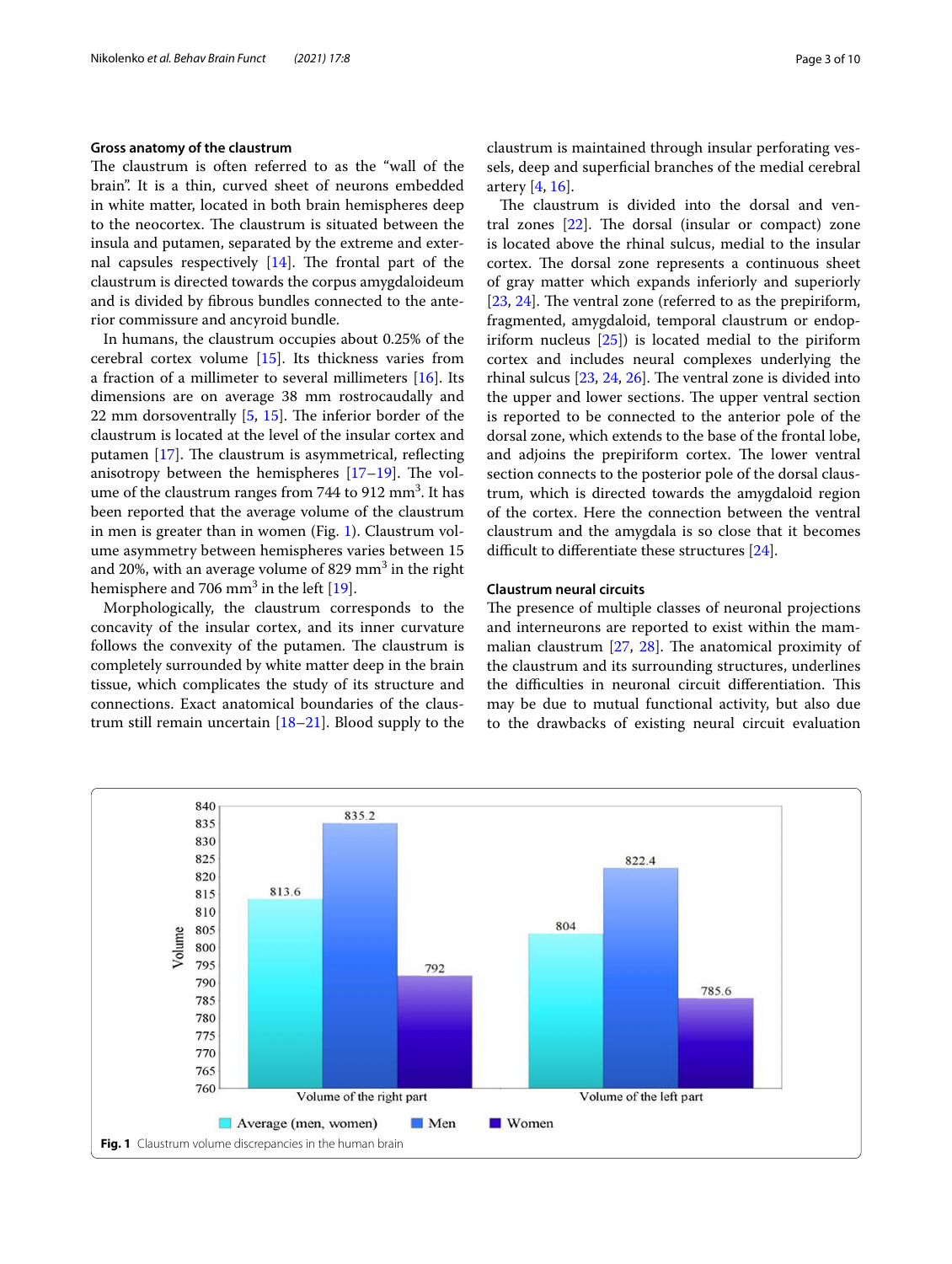methods (fMRI). Determining the connection between the registered signal and the activity of the actual neural substrate (claustrum, insula, or putamen) is difficult  $[8]$  $[8]$ , since local stimulation may result in activation of nearby structures [\[29](#page-7-25)]. Small Region Confound Correction (SRCC) can be used to diferentiate the claustrum neural circuits from nearby anatomical structures, due to high accuracy of the method  $[29]$  $[29]$ . The relationship between the structural and functional aspects of the claustrum still requires extensive research to develop methods that would eliminate existing limitations. Currently, such methods are being developed, allowing for potentially larger-scale more precise studies of the claustrum [\[30](#page-7-26)].

Several neuroanatomical studies showed that the claustrum has an extensive network of connections to subcortical regions, including the hippocampus, thalamus, putamen, and basal nuclei, as well as the temporal, occipital, and sensory lobes  $[18, 24, 31-33; Fig. 2]$  $[18, 24, 31-33; Fig. 2]$  $[18, 24, 31-33; Fig. 2]$  $[18, 24, 31-33; Fig. 2]$  $[18, 24, 31-33; Fig. 2]$  $[18, 24, 31-33; Fig. 2]$ . It remains to be determined if there are any cortical regions that are not connected with the claustrum  $[18, 19]$  $[18, 19]$  $[18, 19]$  $[18, 19]$ . As such, the human claustrum is considered to be one of the most densely connected structures in the brain per unit volume [\[15](#page-7-12), [31](#page-7-27)].

Existing tractography studies identifed two main projection tracts: the dorsal and ventral. The dorsal tract is a group of fbers that connects the claustrum to sensory and motor regions of the cortex  $[24, 34]$  $[24, 34]$  $[24, 34]$  $[24, 34]$ . The ventral tract connects the claustrum to the auditory and olfactory regions [\[5](#page-7-2)]. Other sources diferentiate four fber tracts connecting the claustrum to the cerebral cortex: the anterior, posterior, upper, and lateral tracts  $[18]$  $[18]$ . The anterior and posterior tracts connect to the prefrontal cortex and visual analyzer areas. The upper tract connects to sensorimotor regions and the lateral tract connects to the auditory cortex. The medial tract connects to the basal ganglia, specifcally to the caudate nucleus, putamen, and globus pallidus [[35](#page-8-3)]. Connections with the basal ganglia, however are debated: several input organization studies did not reveal claustrum connections with basal ganglia [[87,](#page-9-1) [88](#page-9-2)]. Other animal studies also do not fnd connections between basal ganglia and claustrum. Additional studies have shown connections between the claustrum and the contralateral cerebral hemisphere [\[86](#page-9-3)], which include interhemispheric cortico-claustral fbers and inter-claustrum fbers. Tractography studies performed with difusion tensor imaging, are not a precise way of assessing anatomical connectivity. As such, the true extent and connectivity of the claustrum network is yet to be shown.

Claustral neural circuits show high affinity to the frontal cortex, including the anterior cingulate gyrus, the prelimbic region and medial prefrontal cortex. The primary sensorimotor regions seem to be poorly connected to the claustrum [\[29](#page-7-25)]. Claustrum neural circuits functionally link the anterior cingulate gyrus to the visual and parietal cortex and these projections distinguish the inhibitory circuit of claustrum neurons involved in processing and transmitting of information  $[11]$  $[11]$  $[11]$ . The claustrum therefore connects with the frontal cortex, the anterior cingulate gyrus and the secondary visual cortex (B1/B2), the parietal associative cortex and coordinates spatial–temporal control of certain cortical areas [\[11](#page-7-8)].

The claustrum has been shown to be connected with the cingulate and prefrontal cortex to foster cognition infuence [\[29](#page-7-25)]. Cognitive task performance is accompanied by the activation and deactivation of certain cortical regions to confer functional connectivity linked to claustrum circuits  $[29]$  $[29]$ . Therefore, the human claustrum is reported to play a signifcant role in cognition control, specifc task control independent of sensory-motor processing. Existing studies show that cortico-claustral projections originate from areas of the frontal cortex including the orbitofrontal, cingulate, and secondary motor cortex. The somatosensory, auditory, and visual

<span id="page-3-0"></span>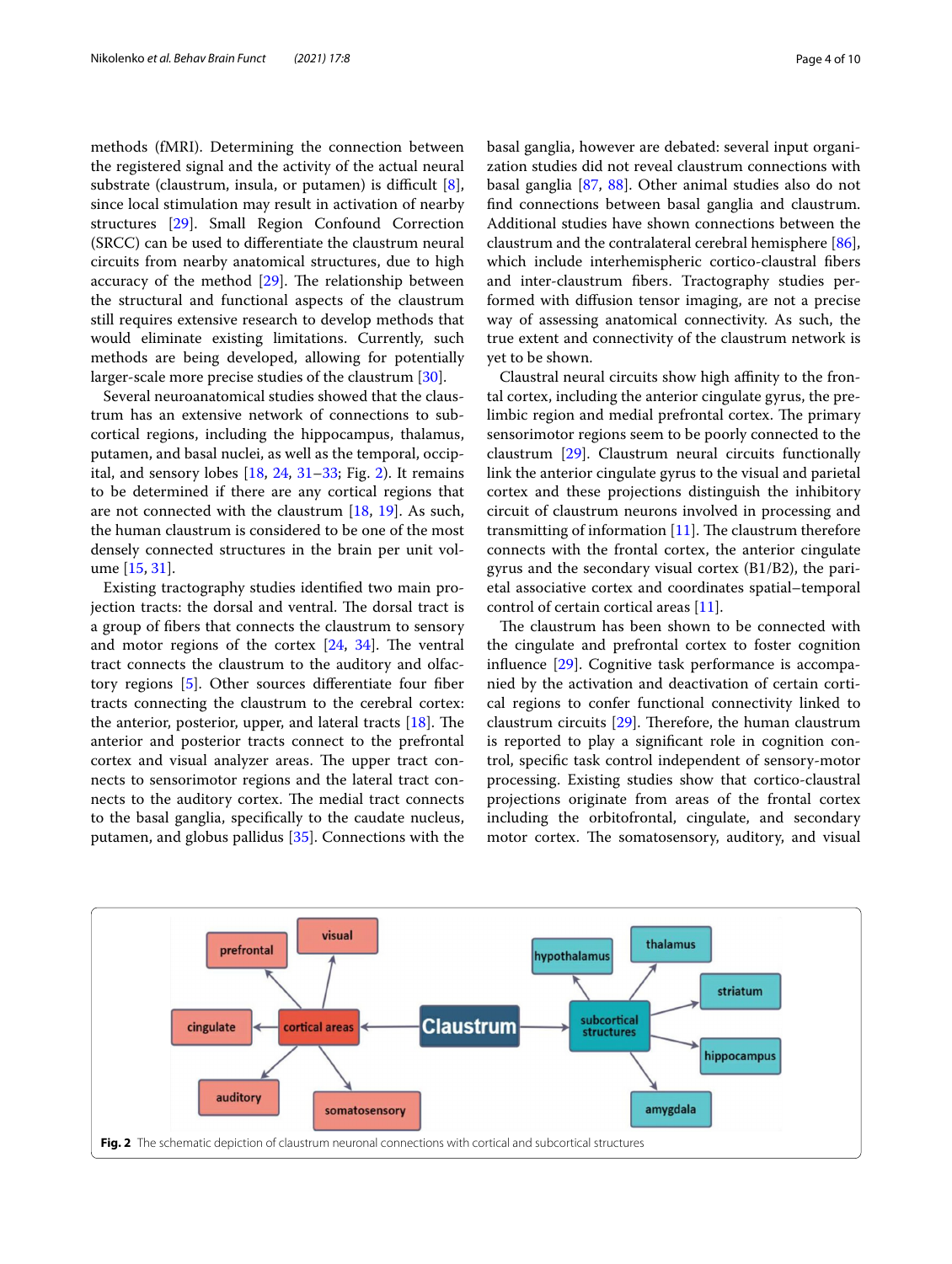regions are minimally connected to the cortical-claustral inputs [[20\]](#page-7-29). Cortical-claustral contralateral projections are reported to be much denser than cortical-claustral ipsilateral projections  $[30]$  $[30]$ . The claustrum also receives projections from several subcortical structures including the mediodorsal thalamus, basolateral amygdala, and hippocampus [[20\]](#page-7-29). Evidence of intraclaustral connections exists through an extensive network along the Rostrocaudal axis [[36\]](#page-8-0).

Several markers were discovered to be specifc to the claustrum, such as the g-protein Gamma-2 subunit (Gng2) and parvalbumin-immunoreactive (PV-IR) neuropil [[6](#page-7-3)]. Gng2 expression and other immunohistochemical staining of parvalbumin opens up new possibilities to delineate underlying neuronal network dynamics of claustrum neural circuits [\[34](#page-8-2)].

Seventy-fve percent of neurons projecting into the visual cortex were shown to be Type I neurons, and 25% were Type II neurons. Parietal oriented neural circuits included 43% Type I and 57% Type II neurons [\[10](#page-7-30)]. Among claustral neurons projecting into the anterior cingulate gyrus, 21% were Type I and 79% were Type II. The executive cortex (anterior cingulate gyrus) receives mostly projections from Type II neurons, while the visual area receives mostly projections from Type I neurons. This data shows claustrum potential in mediation of cortical functions [[10](#page-7-30)].

#### **Neuronal characteristics within the claustrum**

In contrast to the cortex, the claustrum does not exhibit a layered organization. There is relatively simple and uniform cytoarchitecture within a small number of cell types specific to the claustrum  $[37]$  $[37]$ . As such, the claustrum is mostly composed of glutamatergic neurons [\[38](#page-8-5)] evenly distributed across the claustrum. The diameter of a glutamatergic neuron body is 15–29 μm and the dendrites of these cells are covered with spinules and do not exhibit a preferred orientation  $[39]$  $[39]$ . Their axons protrude from the claustrum, mainly into the cerebral cortex. Glutamatergic neurons are excitatory neurons and include pyramidal, fusiform, or circular neurons. However, the functional subgroups of glutamatergic neurons specifc to the claustrum have not been fully identifed [[40](#page-8-7), [41\]](#page-8-8). GABAergic neurons are less widespread, and account for the remaining 15% of neurons within the claustrum  $[38]$  $[38]$ . The diameter of the GABAergic neural body is  $10-15 \mu m$  [\[22](#page-7-18)]. Dendrites of these neurons appear smooth and axons do not extend beyond the body of the claustrum [[38](#page-8-5)].

Golgi lipofuscin granular staining showed the presence of fve types of neurons within the claustrum, consisting of a combination of spiny and aspiny nerve cells with divergent morphometric properties [[42](#page-8-9)]. Type I cells are spiny neurons with small and widely distributed chromolipoid granules. Type II cells are large aspiny neurons and contain a large number of pigment granules. Type III cells are large aspiny neurons without pigment granules. Type IV cells small aspiny neurons with pigment deposits. Type V cells are small aspiny neurons without chromolipoid granules [\[42,](#page-8-9) [43](#page-8-10)].

Some claustrum neurons express Vglut2, which is a characteristic of subcortical cells [[6](#page-7-3)]. Claustrum neurons can further be diferentiated by parvalbumin expression into PV(−) and PV(+) interneurons. Furthermore certain electrophysiological properties including distribution of spike accommodation, maximum fring rate, capacitance, voltage of the resting membrane, and membrane resistance have shown to difer in diferent groups of claustrum neural cells [[6\]](#page-7-3). Claustrum neurons show reactivity to cortical signals [\[11](#page-7-8), [44](#page-8-11)]. Further evaluation of electrophysiological features of diferent claustrum neurons may help unravel the specifcs of pathological changes within the claustrum associated with neurodegeneration [\[19,](#page-7-15) [45](#page-8-12), [46\]](#page-8-13).

A transcriptome-wide analysis of claustrum neural cell component provides the most specifc diferentiation of specifc cellular profles. As such, *NR4A2*, *NTNG2*, and *LXN* are thought to be more strongly expressed in the claustrum [[61\]](#page-8-1). Furthermore, the specifc expression patterns in the claustrum show enriched genes pertaining to severe intellectual disability, epileptic encephalopathy, intracellular transport, spine development, macroautophagy, smoking addiction. The *NR4A2* gene plays a role in dopamine regulation, and has been implicated in depression, drug addiction, Parkinson's disease, schizophrenia and bipolar disorder [\[61\]](#page-8-1).

#### **Claustrum function**

Crick and Koch argued that the claustrum performs fnal integrative processing of input information, through convergence of several neural circuits connected to the cerebral cortex  $[47, 48]$  $[47, 48]$  $[47, 48]$  $[47, 48]$ . The function of the claustrum is manifested when diferent sensory modalities are perceived altogether  $[49, 50]$  $[49, 50]$  $[49, 50]$  $[49, 50]$ . It was found that the claustrum can combine visual, tactile, auditory, and emotional sensations (Fig. [3](#page-5-0); [51,](#page-8-18) [52](#page-8-19)]. Furthermore, the claustrum plays a key role in neural mechanisms of consciousness [[53–](#page-8-20)[55\]](#page-8-21).

Experimental studies show that inactivation of claustrum neurons typically undermined the efficiency to execute rewarding behavior due to increased susceptibility of such subjects to distracting factors [\[56\]](#page-8-22). Claustrum stimulation was found to cause a disruption in attentive behavior and a presumed loss of consciousness [\[57](#page-8-23)]. Existing reports suggest that the claustrum plays a significant role in mediating information processing in focus, prioritization and ignoring unnecessary sensory input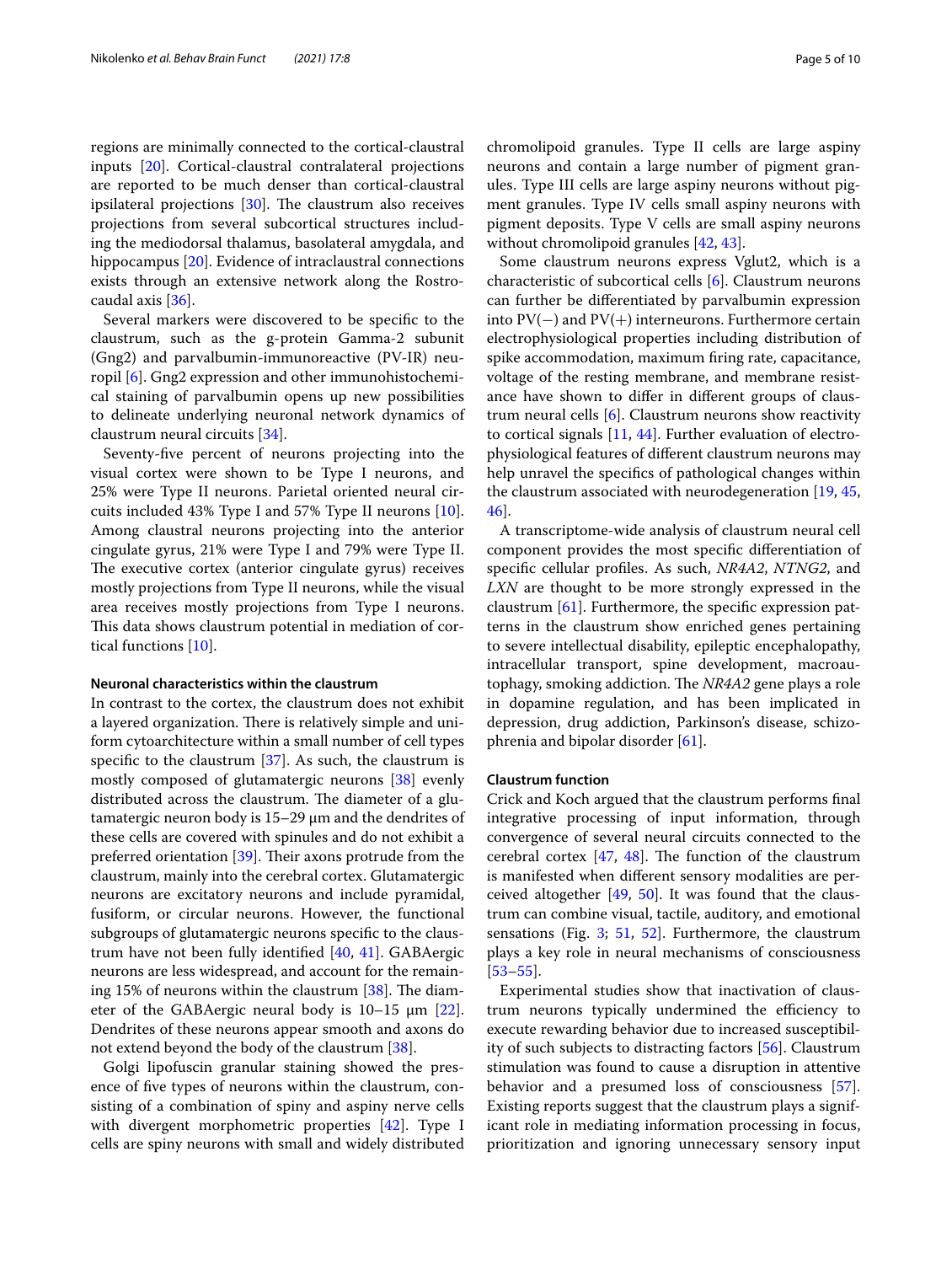

<span id="page-5-0"></span>[[58,](#page-8-24) [59](#page-8-25)]. In monkeys, the claustrum has been shown to not have multi-sensory integration, with prevalence of unimodal responses [[89](#page-9-4)]. As such, the claustrum plays a role in focusing of an individual's attention on a current priority task or object [[56,](#page-8-22) [60\]](#page-8-26). Fiber photometry studies in the auditory cortex suggested that activation of the claustrum suppresses auditory cortical responses to reduce sensory signals that do not have the current priority when performing a task. Thus, the claustrum modulates cortical information processing to isolate sensory information related to the task being performed [\[56](#page-8-22)].

The claustrum has also been shown to participate in memory storage, contiguity learning, suppression of natural urges, psychoses and recognition of fear [[61](#page-8-1)[–63](#page-8-27)]. The theory of the claustrum acting as a cortical-cortical relay center that supports attention is of significance  $[6]$  $[6]$ . Gng2/PV expression studies provided basis for understanding that the claustrum serves as an information flter for cortical projections and can act as a determination structure in recognizing the signifcance of incoming stimuli  $[6]$  $[6]$  $[6]$ . The claustrum has been shown to play a role in planned action control as it is involved in receiving information about planned movement from the frontal motor cortex and sensory cortexes  $[20]$  $[20]$ . Thus, the claustrum may play a role in integration of motor and sensory signals by relaying the processed signal back to the neocortex. It is emphasized that the inhibitory efect on cortical structures also plays a role in the regulation of claustrum functions and allows cortical circuits to encode stimuli according to specifc behavioral patterns [[20\]](#page-7-29).

Studies have shown that D1r-expressing neurons that send projections to the frontal cortex are involved in determining stimulus signifcance [[10](#page-7-30)]. In addition to neuromodulatory activity, the claustrum is involved in salience detection and attention. The projection of claustrum circuits into the frontal cortex leads to inhibition and forms a pattern of activity in frontal neurons, which contributes to the development of a connection between behavior and its context. This function might be mediated by dopamine receptors expressed in claustrum neurons [[10](#page-7-30)]. Furthermore, a number of reports showed that gene expression in the claustrum is afected in cases of drug addiction, depression, severe mental retardation, seizures, and epilepsy [\[61](#page-8-1), [64,](#page-8-28) [65](#page-8-29)].

Research indicates that there is a broad functional relationship between the claustrum and cortical areas that exercise cognitive control. Comparing the cognitive networks associated with task performance within claustrum related neural circuits, it was found that claustrum activation mainly occurs at the beginning of a task, when it is necessary to change the cognitive strategy or set a new goal [\[29\]](#page-7-25). The claustrum also plays a major role in controlling brain conditioning as it receives input from the midbrain and hindbrain. The claustrum is therefore ideally suited as a monitoring structure for sleep–wake cycle control and has been shown to be involved in sleep regulating neural circuits in reptiles and mammals [[36](#page-8-0), [90\]](#page-9-5). The claustrum may mediate integration of cortical and subcortical neural networks to produce conscious sensations [\[37](#page-8-4)]. Hodologic research studies depicted the salience detection and segregation of attention as another signifcant function mediated by claustrum [\[51,](#page-8-18) [56,](#page-8-22) [66](#page-8-30)]. Claustrum neural circuits play a role in mediation of sensory information, perpetual binding, and cognitiverelated processes [[67,](#page-8-31) [68\]](#page-8-32).

Interestingly, several roles previously attributed to the claustrum have been shown to be specifc to the insula, according to genetic profling. Such functions include involvement in learning, mood disorders and dopamine signaling  $[61]$  $[61]$  $[61]$ . On the other hand, the claustrum has been shown to have unique gene upregulation profles associated with depression, intellectual disability, spine development, epilepsy, encephalopathy, smoking addiction. These tendencies underline the role of the claustrum as a mediator of neural transmission, damage to which can lead to expression of depressive, cognitive and behavioral disorders.

#### **Role of the claustrum in neurodegenerative diseases**

Through understanding of claustrum anatomical features, neural circuits, projections, histological aspects and function, the role of the claustrum in neurodegenerative diseases can be further defned. Anatomical asymmetry within the claustrum can be a sign of specifc pathological behavioral patterns, including suppression of urges, pathological and deformed conditions [[18](#page-7-16)].

The volume of the claustrum varies in different pathological conditions, such as schizophrenia, depressive disorders, Alzheimer's disease (AD). Recent morphometric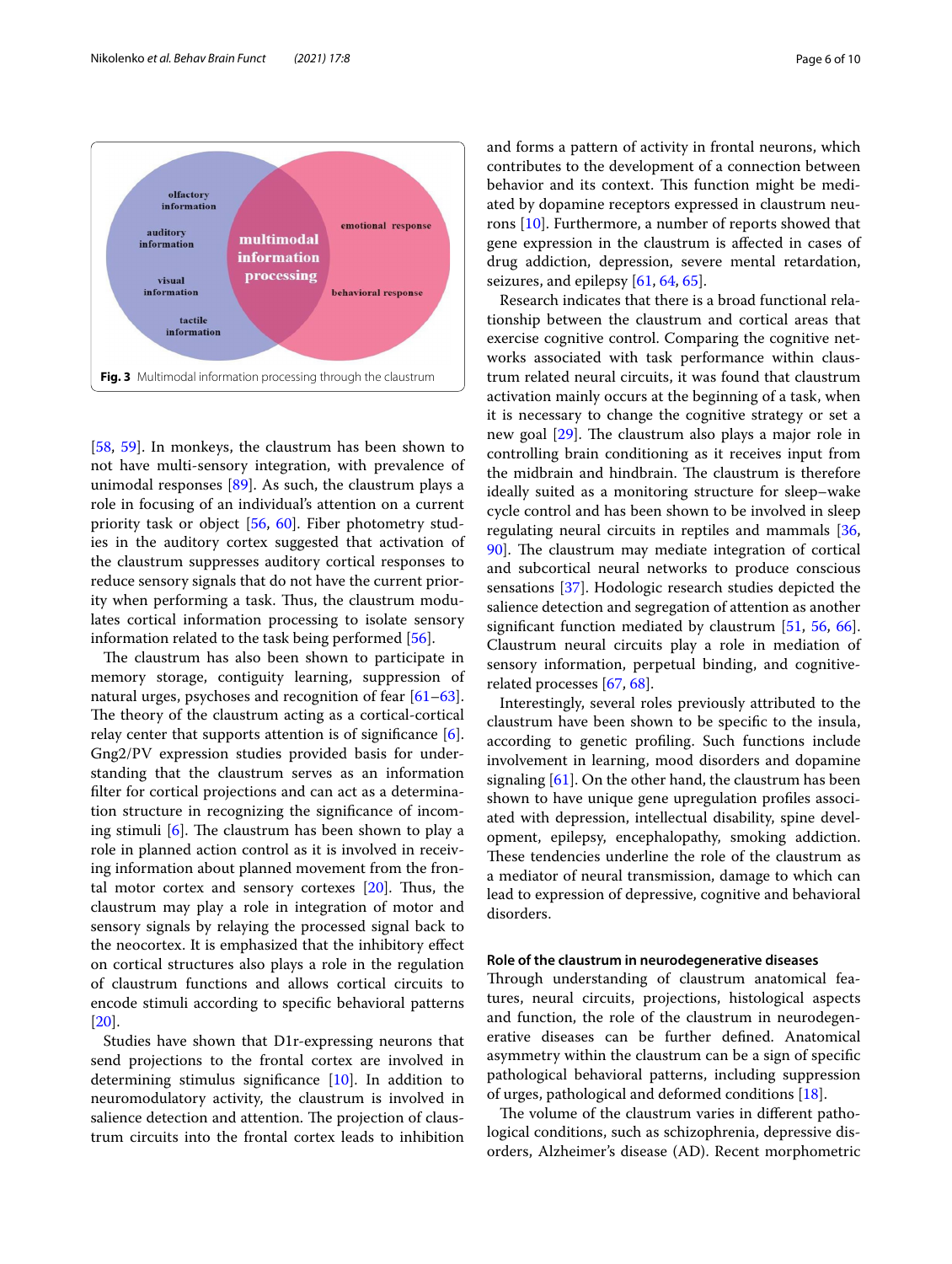studies have found a bilateral decrease in the volume of the claustrum due to neuronal degeneration and is associated with both schizophrenia and severe depressive disorder [[19\]](#page-7-15). It has been reported that the intensity of hallucinations in schizophrenia is inversely proportional to the volume of the claustrum  $[81]$  $[81]$ . In addition, measurements showed signifcantly smaller volumes of the claustrum in patients with paranoid schizophrenia comparative to those diagnosed with residual schizophrenia  $[19]$  $[19]$ . This data confirms that the claustrum may be afected structurally in schizophrenia and depressive disorders [[46\]](#page-8-13). A decreased volume of the claustrum is also associated with the presence of delirium in patients with Alzheimer's disease [\[19\]](#page-7-15).

Claustrum changes in patients with Alzheimer's disease is associated with progression of dementia and cognitive decline  $[50]$  $[50]$ . The pathophysiological changes during AD could be associated with pathology of neural circuits including the interhemispheric corticocortical and subcortical connections, partially associated with the claustrum. Damage to the integrating function of claustrum can afect memory, spatial orientation, transmission, and processing of information, and may cause delirium in AD patients [[66,](#page-8-30) [69](#page-8-34)–[71\]](#page-8-35). Additionally, the accumulation of amyloid plaques within the claustrum has been shown to play a direct role in the development of AD [\[4](#page-7-5)]. Amyloid deposits accumulating in the ventral zone of the claustrum can interrupt limbic connections [\[4](#page-7-5)].

Claustrum lesions are observed in almost all cases of Parkinson's disease [\[72\]](#page-8-36). Cognitive complications of Parkinson's disease thought to be mediated by claustrum disfunction are dementia, functional and behavioral impairment  $[73]$  $[73]$ . The occurrence of cognitive impairment in patients with Parkinson's is associated with damage to white matter of the telencephalon [[74\]](#page-8-38), and the claustrum with its many connections, is believed to play a role in cognitive decline [[29\]](#page-7-25). In patients with Parkinson's disease, there is a decrease in claustral connectivity with cortical regions involved in visual-motor and auditory processing. There is a decrease in the density of connections with the parietal, upper temporal and postcentral cortical regions as well as the middle temporal gyrus, pars opercularis, pars triangularis, and pars orbitalis of the frontal gyrus [\[75](#page-8-39)]. Functional and anatomical disorders in claustrum are therefore associated with progressive dementia in Parkinson's disease [[75](#page-8-39)]. Atrophic lesions in the claustrum may be a manifestation of pathophysiological changes in patients with Parkinson's disease [[76,](#page-8-40) [77\]](#page-8-41). In Parkinson's disease, the levels of dopamine and norepinephrine are signifcantly reduced within the claustrum [\[77](#page-8-41)]. Dopamine and norepinephrine defciency in the claustrum may afect the mechanisms of information processing.

Claustrum disfunction has been associated with several neurological and clinical pathologies, including Wilson's disease [[78\]](#page-8-42), epilepsy [[79](#page-8-43)], Lewy body dementia [[3,](#page-7-31) [80](#page-8-44)], schizophrenia [\[46\]](#page-8-13), sleep disturbance, depressive symptoms, psychomotor retardation, anhedonia [\[72](#page-8-36)]. Some fndings show that delusions and hallucinations in schizophrenia can be explained by the claustrum's involvement in consciousness formation [[81\]](#page-8-33). Structural damage to the claustrum may interrupt sensory processing and distort incoming information [[82\]](#page-8-45). Studies have revealed that a signifcant delay in the growth of neurons accompanied by the defciency of neuronal soma and general claustrum volume decrease is seen in autistic individuals [[83\]](#page-8-46). The average claustrum volume in individuals with autism aged  $4-8$  years was 388 mm<sup>3</sup>, which is 22% less than that of a healthy cohort  $(494 \text{ mm}^3)$   $[83]$  $[83]$ . As such, a signifcant decrease in the volume of the claustrum is seen in patients with autism [\[18](#page-7-16), [83,](#page-8-46) [84\]](#page-8-47).

The complexity and high connectivity of the claustrum neural circuits (claustrum network) is due to the central role of the claustrum in signal relaying and mediation of higher neural functions. The abundance of complex claustrum functions is associated with many possible disfunctions. The claustrum therefore plays an important role in neurodegenerative diseases, which are often associated with neural circuit pathologies. Further studies should implement specifc circuit tracking to recognize claustrum-specifc peculiarities.

#### **Conclusion**

The claustrum remains a mysterious and poorly understood structure. The extensive neural circuit connectivity of the claustrum with cortical and subcortical regions suggests its crucial role in neural homeostasis. The claustrum plays an integrative role in processing of multisensory information to foster reward-related behavior. Detailed studies of the claustrum have proved difficult due to its complex shape and enclosed location. However, the latest research methods in neuroimaging, proteomics, and tractography helped obtain new information about the anatomical, physiological, and molecular features of the claustrum. Signifcant changes in the structure and volume of the claustrum are seen in a number of neurological conditions including: Wilson's disease, epilepsy, AD, schizophrenia, Parkinson's disease, Lewy body dementia, and autism. In this regard, further evaluation of claustrum-specifc neural circuits and associated functions may lead to a better understanding of the causes and underlying pathologies of neurodegenerative diseases. Considering the claustrum as an integrating link in information processing, it can be assumed that damage through structural and functional lesions to claustrum networks could confer the disturbances in information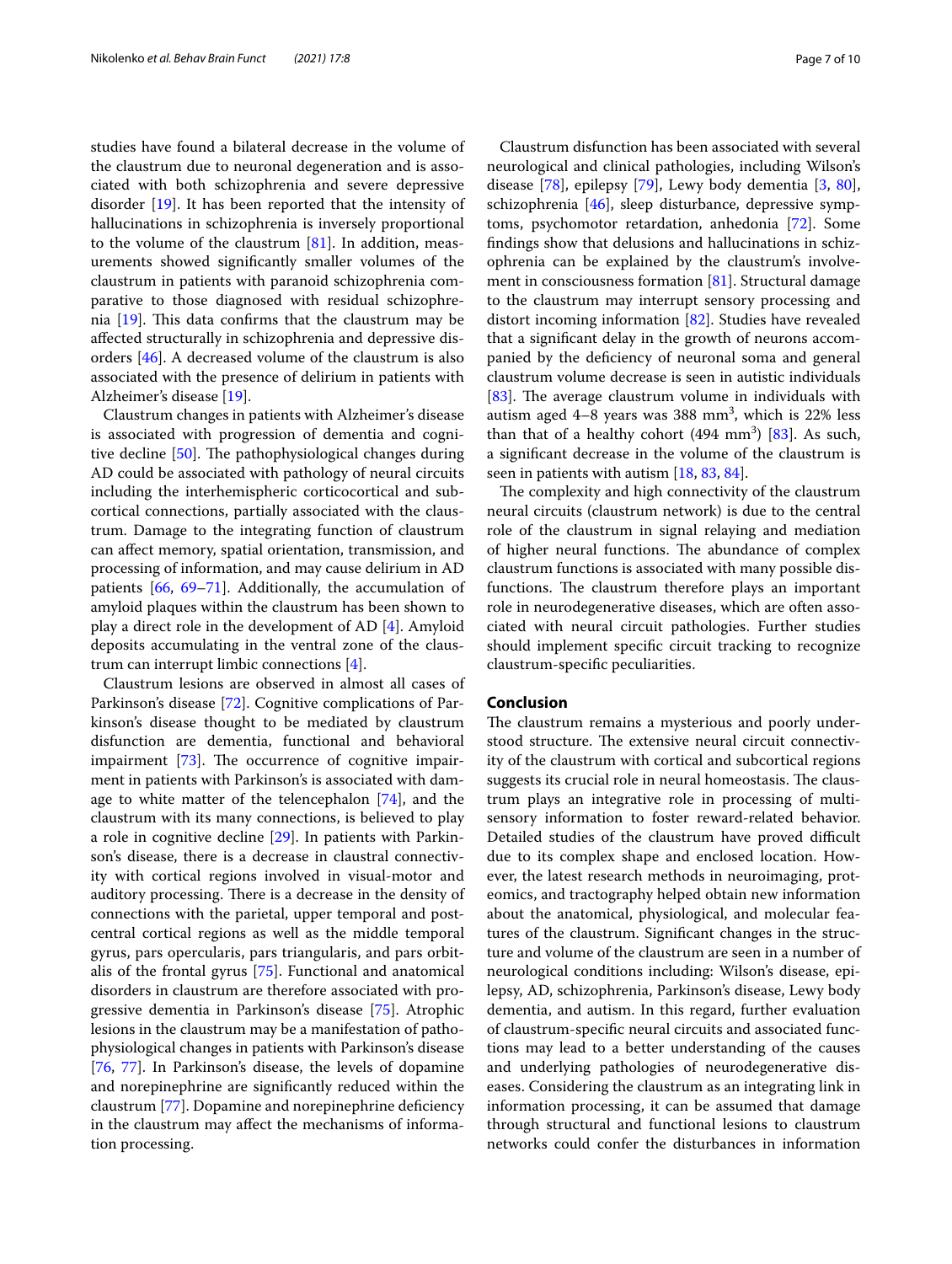processing. Finding targets for infuence in these claustral neural circuits may help solve unresolved questions in neurodegenerative disease prevention and treatment. In conclusion, it is appropriate to assume that assessment of structural and functional changes within the claustrum may be benefcial to design novel therapeutic modalities and early detection methods of associated neurological diseases.

#### **Acknowledgements**

Declared none.

#### **Authors' contributions**

VN—investigation, validation, analysis and interpretation of data. IB, KVB, NMB, MYS, and GA—conceptualization and design of study, writing—original draft, review and editing. NR, MO, VK, AD—acquisition of data. MYS and GA—supervision, funding acquisition, manuscript review, editing, fnal edits. All authors read and approved the fnal manuscript.

#### **Funding**

None.

#### **Availability of data and materials**

All associated data is available from the corresponding author upon reasonable request.

#### **Declarations**

#### **Consent for publication**

Not applicable.

#### **Competing interests**

The authors declare no competing interests, fnancial or otherwise.

#### **Author details**

<sup>1</sup> Sechenov University, 11/10 Mokhovaya St, Moscow 125009, Russia. <sup>2</sup>Center of Excellence in Molecular Biology and Regenerative Medicine (CEMR), Department of Biochemistry, JSS Medical College, JSS Academy of Higher Education and Research (JSS AHER), Mysuru, Karnataka, India. <sup>3</sup>Research Institute of Human Morphology, Moscow 117418, Russia. <sup>4</sup>Moscow State University, Vrorbyebi Gori, Moscow, Russian Federation.

# Received: 1 February 2021 Accepted: 30 June 2021

#### **References**

- <span id="page-7-0"></span>Van Horn JD. What is old is new again: investigating and analyzing the mysteries of the claustrum. Berlin: Springer; 2019.
- <span id="page-7-1"></span>2. Smith JB, Radhakrishnan H, Alloway KD. Rat claustrum coordinates but does not integrate somatosensory and motor cortical information. J Neurosci. 2012;32(25):8583–8.
- <span id="page-7-31"></span>3. Sener R. The claustrum on MRI: normal anatomy, and the bright claustrum as a new sign in Wilson's disease. Pediatr Radiol. 1993;23(8):594–6.
- <span id="page-7-5"></span>4. Torgerson CM, Van Horn JD. A case study in connectomics: the history, mapping, and connectivity of the claustrum. Front Neuroinform. 2014;8:83.
- <span id="page-7-2"></span>5. Torgerson CM, Irimia A, Goh SM, Van Horn JD. The DTI connectivity of the human claustrum. Hum Brain Mapp. 2015;36(3):827–38.
- <span id="page-7-3"></span>6. Mathur B. The claustrum in review. Front Syst Neurosci. 2014;8:48.
- <span id="page-7-4"></span>Johnson JI, Fenske BA. History of the study and nomenclature of the claustrum. In: The claustrum. Amsterdam: Elsevier; 2014. p. 1–27.
- <span id="page-7-6"></span>8. Smith JB, Watson G, Liang Z, Liu Y, Zhang N, Alloway K. A role for the claustrum in salience processing? Front Neuroanat. 2019;13:64.
- <span id="page-7-7"></span>9. Snider SB, Hsu J, Darby RR, Cooke D, Fischer D, Cohen AL, et al. Cortical lesions causing loss of consciousness are anticorrelated with the dorsal brainstem. Hum Brain Mapp. 2020;41(6):1520–31.
- <span id="page-7-30"></span>10. White MG, Mathur BN. Claustrum circuit components for top– down input processing and cortical broadcast. Brain Struct Funct. 2018;223(9):3945–58.
- <span id="page-7-8"></span>11. White MG, Mathur BN. Frontal cortical control of posterior sensory and association cortices through the claustrum. Brain Struct Funct. 2018;223(6):2999–3006.
- <span id="page-7-9"></span>12. Edelstein L, Denaro F. The claustrum: a historical review of its anatomy, physiology, cytochemistry and functional signifcance. Pathology. 2004;104:368415345567.
- <span id="page-7-10"></span>13. Bruguier H, Suarez R, Manger P, Hoerder-Suabedissen A, Shelton AM, Oliver DK, et al. In search of common developmental and evolutionary origin of the claustrum and subplate. J Comp Neurol. 2020;528:2956.
- <span id="page-7-11"></span>14. Lerner A, Bagic A, Hanakawa T, Boudreau EA, Pagan F, Mari Z, et al. Involvement of insula and cingulate cortices in control and suppression of natural urges. Cereb Cortex. 2009;19(1):218–23.
- <span id="page-7-12"></span>15. Sitte HH, Pif C, Rajput AH, Hörtnagl H, Tong J, Lloyd GK, et al. Dopamine and noradrenaline, but not serotonin, in the human claustrum are greatly reduced in patients with Parkinson's disease: possible functional implications. Eur J Neurosci. 2017;45(1):192–7.
- <span id="page-7-13"></span>16. Crick FC, Koch C. What is the function of the claustrum? Phil Trans R Soc B Biol Sci. 2005;360(1458):1271–9.
- <span id="page-7-14"></span>17. Kapakin S. The claustrum: three-dimensional reconstruction, photorealistic imaging, and stereotactic approach. Folia Morphol. 2011;70(4):228–34.
- <span id="page-7-16"></span>18. Milardi D, Bramanti P, Milazzo C, Finocchio G, Arrigo A, Santoro G, et al. Cortical and subcortical connections of the human claustrum revealed in vivo by constrained spherical deconvolution tractography. Cereb Cortex. 2015;25(2):406–14.
- <span id="page-7-15"></span>19. Patru CM, Reser D. A new perspective on delusional states: Evidence for claustrum involvement. Front Psych. 2015;6:158.
- <span id="page-7-29"></span>20. Jackson J, Smith JB, Lee AK. The anatomy and physiology of claustrumcortex interactions. Ann Rev Neurosci. 2020;43:231.
- <span id="page-7-17"></span>21. Zhang X, Hannesson DK, Saucier DM, Wallace AE, Howland J, Corcoran ME. Susceptibility to kindling and neuronal connections of the anterior claustrum. J Neurosci. 2001;21(10):3674–87.
- <span id="page-7-18"></span>22. Baizer JS, Sherwood CC, Noonan M, Hof PR. Comparative organization of the claustrum: what does structure tell us about function? Front Syst Neurosci. 2014;8:117.
- <span id="page-7-19"></span>23. Druga R. The structure and connections of the claustrum. In: The claustrum. Amsterdam: Elsevier; 2014. p. 29–84.
- <span id="page-7-20"></span>24. Fernández-Miranda JC, Rhoton AL, Kakizawa Y, Choi C, Álvarez-Linera J. The claustrum and its projection system in the human brain: a microsurgical and tractographic anatomical study. J Neurosurg. 2008;108(4):764–74.
- <span id="page-7-21"></span>25. Smith JB, Alloway KD, Hof PR, Orman R, Reser DH, Watakabe A, et al. The relationship between the claustrum and endopiriform nucleus: a perspective towards consensus on cross-species homology. J Comp Neurol. 2019;527(2):476–99.
- <span id="page-7-22"></span>26. Abidi TS. Unraveling the function of claustrum. JPMA J Pak Med Assoc. 2005;55(3):123–5.
- <span id="page-7-23"></span>27. Wasilewska B, Najdzion J. Types of neurons of the claustrum in the rabbit-Nissl, Klüver-Barrera and Golgi studies. Folia Morphol. 2001;60(1):41–5.
- <span id="page-7-24"></span>28. Rahman FE, Baizer JS. Neurochemically defned cell types in the claustrum of the cat. Brain Res. 2007;1159:94–111.
- <span id="page-7-25"></span>29. Krimmel SR, White MG, Panicker MH, Barrett FS, Mathur BN, Seminowicz DA. Resting state functional connectivity and cognitive task-related activation of the human claustrum. Neuroimage. 2019;196:59–67.
- <span id="page-7-26"></span>30. Berman S, Schurr R, Atlan G, Citri A, Mezer AA. Automatic segmentation of the dorsal claustrum in humans using in vivo high-resolution MRI. Cereb Cortex Commun. 2020;1(1):tgaa062.
- <span id="page-7-27"></span>31. Dillingham CM, Jankowski MM, Chandra R, Frost BE, O'Mara SM. The claustrum: considerations regarding its anatomy, functions and a programme for research. Brain Neurosci Adv. 2017;1:2398212817718962.
- 32. Sherk H. The claustrum and the cerebral cortex. In: Sensory-motor areas and aspects of cortical connectivity. Berlin: Springer; 1986. p. 467–99.
- <span id="page-7-28"></span>33. Smythies J, Edelstein L, Ramachandran V. The functional anatomy of the claustrum: the net that binds. Neurosciences. 2012. [https://doi.org/10.](https://doi.org/10.9754/journal.wmc.2012.003182) [9754/journal.wmc.2012.003182](https://doi.org/10.9754/journal.wmc.2012.003182).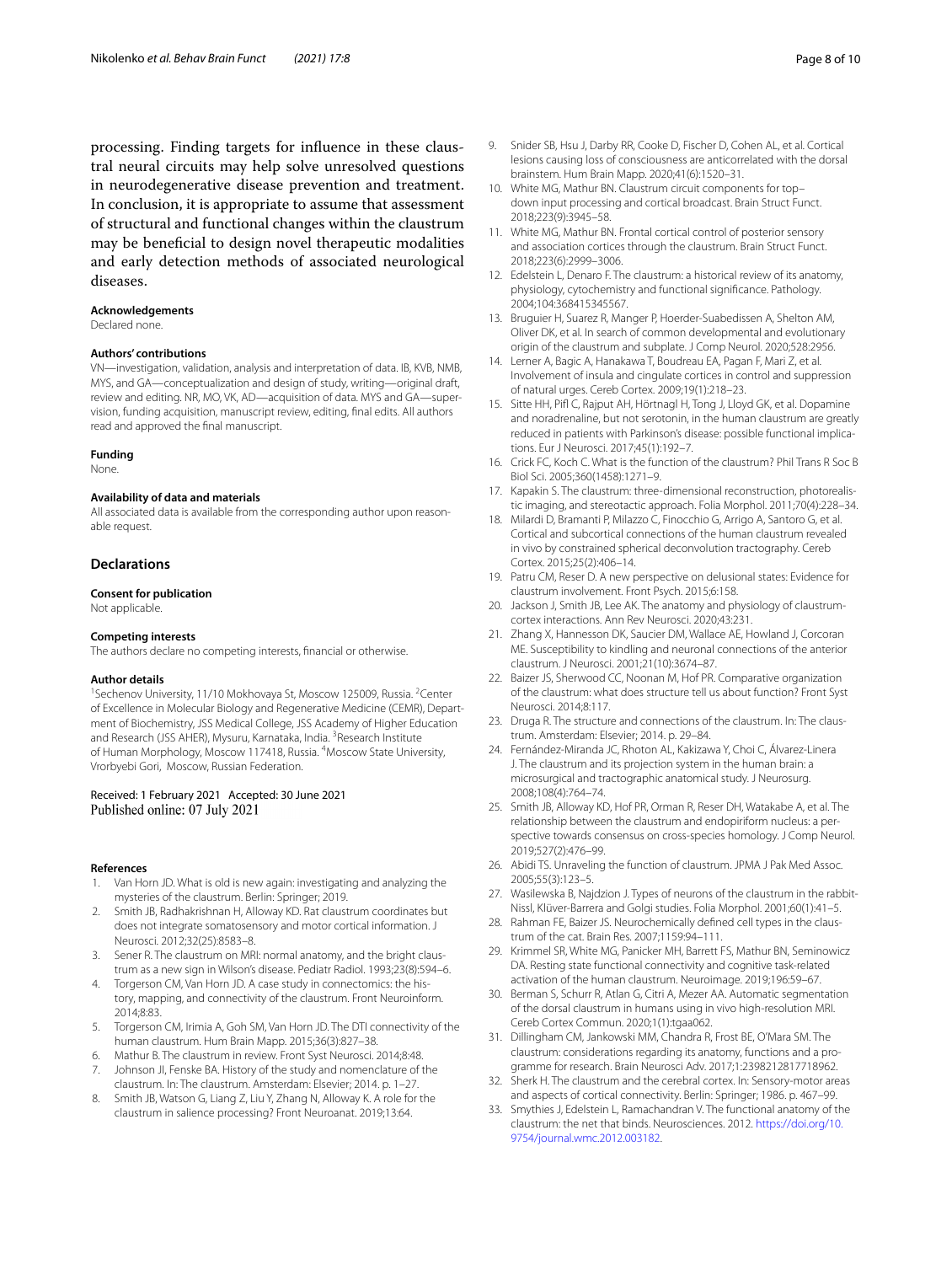- <span id="page-8-2"></span>34. Qadir H, Mathur BN. Identifying SUM projections to claustrum is about knowing your limits. Claustrum. 2019;4(1):1609865.
- <span id="page-8-3"></span>35. Jackson J, Karnani MM, Zemelman BV, Burdakov D, Lee AK. Inhibitory control of prefrontal cortex by the claustrum. Neuron. 2018;99(5):1029-39.  $\triangle 4$
- <span id="page-8-0"></span>36. Norimoto H, Fenk LA, Li H-H, Tosches MA, Gallego-Flores T, Hain D, et al. A claustrum in reptiles and its role in slow-wave sleep. Nature. 2020;578(7795):413–8.
- <span id="page-8-4"></span>37. Kurada L, Bayat A, Joshi S, Koubeissi MZ. The claustrum in relation to seizures and electrical stimulation. Front Neuroanat. 2019;13:8.
- <span id="page-8-5"></span>38. Goll Y, Atlan G, Citri A. Attention: the claustrum. Trends Neurosci. 2015;38(8):486–95.
- <span id="page-8-6"></span>39. Hinova-Palova DV, Edelstein L, Landzhov B, Minkov M, Malinova L, Hristov S, et al. Topographical distribution and morphology of NADPHdiaphorase-stained neurons in the human claustrum. Front Syst Neurosci. 2014;8:96.
- <span id="page-8-7"></span>40. Hinova-Palova D, Edelstein L, Landzhov B, Braak E, Malinova L, Minkov M, et al. Parvalbumin-immunoreactive neurons in the human claustrum. Brain Struct Funct. 2014;219(5):1813–30.
- <span id="page-8-8"></span>41. Watakabe A, Ohsawa S, Ichinohe N, Rockland KS, Yamamori T. Characterization of claustral neurons by comparative gene expression profling and dye-injection analyses. Front Syst Neurosci. 2014;8:98.
- <span id="page-8-9"></span>42. Braak H, Braak E. Neuronal types in the claustrum of man. Anat Embryol. 1982;163(4):447–60.
- <span id="page-8-10"></span>43. Hinova-Palova D, Kotov G, Landzhov B, Edelstein L, Iliev A, Stanchev S, et al. Cytoarchitecture of the dorsal claustrum of the cat: a quantitative Golgi study. J Mol Histol. 2019;50(5):435–57.
- <span id="page-8-11"></span>44. White MG, Panicker M, Mu C, Carter AM, Roberts BM, Dharmasri PA, et al. Anterior cingulate cortex input to the claustrum is required for top-down action control. Cell Rep. 2018;22(1):84–95.
- <span id="page-8-12"></span>45. Kong L, Bachmann S, Thomann PA, Essig M, Schröder J. Neurological soft signs and gray matter changes: a longitudinal analysis in frst-episode schizophrenia. Schizophr Res. 2012;134(1):27–32.
- <span id="page-8-13"></span>46. Bernstein H-G, Ortmann A, Dobrowolny H, Steiner J, Brisch R, Gos T, et al. Bilaterally reduced claustral volumes in schizophrenia and major depressive disorder: a morphometric postmortem study. Eur Arch Psychiatry Clin Neurosci. 2016;266(1):25–33.
- <span id="page-8-14"></span>47. Vidyasagar TR, Levichkina E. An integrated neuronal model of claustral function in timing the synchrony between cortical areas. Front Neural Circuits. 2019;13:3.
- <span id="page-8-15"></span>48. Rodríguez-Vidal L, Alcauter S, Barrios FA. The functional connectivity of the human claustrum according to the Human Connectome Project data. bioRxiv. 2019;50:705350.
- <span id="page-8-16"></span>49. Uhlhaas P, Pipa G, Lima B, Melloni L, Neuenschwander S, Nikolić D, et al. Neural synchrony in cortical networks: history, concept and current status. Front Integr Neurosci. 2009;3:17.
- <span id="page-8-17"></span>50. Smith JB, Alloway KD. Interhemispheric claustral circuits coordinate sensory and motor cortical areas that regulate exploratory behaviors. Front Syst Neurosci. 2014;8:93.
- <span id="page-8-18"></span>51. Smythies JR, Edelstein LR, Ramachandran VS. Hypotheses relating to the function of the claustrum. In: The claustrum. Amsterdam: Elsevier; 2014. p. 299–352.
- <span id="page-8-19"></span>52. Stein MB, Simmons AN, Feinstein JS, Paulus MP. Increased amygdala and insula activation during emotion processing in anxiety-prone subjects. Am J Psychiatry. 2007;164(2):318–27.
- <span id="page-8-20"></span>53. Stevens CF. Crick and the claustrum. Nature. 2005;435(7045):1040–1.
- 54. Mathur BN, Caprioli RM, Deutch AY. Proteomic analysis illuminates a novel structural defnition of the claustrum and insula. Cereb Cortex. 2009;19(10):2372–9.
- <span id="page-8-21"></span>55. Smith JB, Liang Z, Watson GD, Alloway KD, Zhang N. Interhemispheric resting-state functional connectivity of the claustrum in the awake and anesthetized states. Brain Struct Funct. 2017;222(5):2041–58.
- <span id="page-8-22"></span>56. Atlan G, Terem A, Peretz-Rivlin N, Sehrawat K, Gonzales BJ, Pozner G, et al. The claustrum supports resilience to distraction. Curr Biol. 2018;28(17):2752-62. e7.
- <span id="page-8-23"></span>57. Bickel S, Parvizi J. Electrical stimulation of the human claustrum. Epilepsy Behav. 2019;97:296–303.
- <span id="page-8-24"></span>58. Liu J, Wu R, Johnson B, Vu J, Bass C, Li J-X. The claustrum-prefrontal cortex pathway regulates impulsive-like behavior. J Neurosci. 2019;39(50):10071–80.
- <span id="page-8-25"></span>59. Naghavi HR, Eriksson J, Larsson A, Nyberg L. The claustrum/insula region integrates conceptually related sounds and pictures. Neurosci Lett. 2007;422(1):77–80.
- <span id="page-8-26"></span>60. Jackson J. Attention: noisy networks are tuned out by the claustrum. Curr Biol. 2018;28(17):R937-9.
- <span id="page-8-1"></span>61. Ibrahim C, Le Foll B, French L. Transcriptomic characterization of the human insular cortex and claustrum. Front Neuroanat. 2019;13:94.
- 62. Berns GS, Chappelow J, Cekic M, Zink CF, Pagnoni G, Martin-Skurski ME. Neurobiological substrates of dread. Science. 2006;312(5774):754–8.
- <span id="page-8-27"></span>63. Dubroff J, Ficicioglu C, Segal S, Wintering N, Alavi A, Newberg A. FDG-PET fndings in patients with galactosaemia. J Inherit Metab Dis. 2008;31(4):533–9.
- <span id="page-8-28"></span>64. Fitzgerald PB, Laird AR, Maller J, Daskalakis ZJ. A meta-analytic study of changes in brain activation in depression. Hum Brain Mapp. 2008;29(6):683–95.
- <span id="page-8-29"></span>65. Watson C, Puelles L. Developmental gene expression in the mouse clarifes the organization of the claustrum and related endopiriform nuclei. J Comp Neurol. 2017;525(6):1499–508.
- <span id="page-8-30"></span>66. Remedios R, Logothetis NK, Kayser C. A role of the claustrum in auditory scene analysis by refecting sensory change. Front Syst Neurosci. 2014;8:44.
- <span id="page-8-31"></span>67. Citri A, Berretta S. Claustral delusions. Claustrum. 2016;1(1):31426.
- <span id="page-8-32"></span>68. Reus-García MM, Sánchez-Campusano R, Ledderose J, Dogbevia GK, Treviño M, Hasan MT, et al. The claustrum is involved in cognitive processes related to the classical conditioning of eyelid responses in behaving rabbits. Cereb Cortex. 2020;31(1):281–300.
- <span id="page-8-34"></span>69. Bruen PD, McGeown WJ, Shanks MF, Venneri A. Neuroanatomical correlates of neuropsychiatric symptoms in Alzheimer's disease. Brain. 2008;131(9):2455–63.
- 70. Venneri A, Shanks M. The claustrum and Alzheimer's disease. In: The claustrum. Amsterdam: Elsevier; 2014. p. 263–75.
- <span id="page-8-35"></span>71. Remedios R, Logothetis NK, Kayser C. Unimodal responses prevail within the multisensory claustrum. J Neurosci. 2010;30(39):12902–7.
- <span id="page-8-36"></span>72. Kalaitzakis M, Pearce R, Gentleman S. Clinical correlates of pathology in the claustrum in Parkinson's disease and dementia with Lewy bodies. Neurosci Lett. 2009;461(1):12–5.
- <span id="page-8-37"></span>73. Krimmel SR, White MG, Panicker MH, Barrett FS, Mathur BN, Seminowicz DA. The human claustrum is functionally connected to cognitive networks and involved in cognitive control. bioRxiv. 2018;5:461319.
- <span id="page-8-38"></span>74. Galantucci S, Agosta F, Stefanova E, Basaia S, Van Den Heuvel MP, Stojković T, et al. Structural brain connectome and cognitive impairment in Parkinson disease. Radiology. 2017;283(2):515–25.
- <span id="page-8-39"></span>75. Arrigo A, Calamuneri A, Milardi D, Mormina E, Gaeta M, Corallo F, et al. Claustral structural connectivity and cognitive impairment in drug naïve Parkinson's disease. Brain Imaging Behav. 2019;13(4):933–44.
- <span id="page-8-40"></span>76. Shao N, Yang J, Shang H. Voxelwise meta-analysis of gray matter anomalies in Parkinson variant of multiple system atrophy and Parkinson's disease using anatomic likelihood estimation. Neurosci Lett. 2015;587:79–86.
- <span id="page-8-41"></span>77. Zhu J, Hafycz J, Keenan BT, Guo X, Pack A, Naidoo N. Acute sleep loss upregulates the synaptic scaffolding protein, homer1a, in noncanonical sleep/wake brain regions, claustrum, piriform and cingulate cortices. Front Neurosci. 2020;14:188.
- <span id="page-8-42"></span>78. Sperner J, Sander B, Lau S, Krude H, Scheffner D. Severe transitory encephalopathy with reversible lesions of the claustrum. Pediatr Radiol. 1996;26(11):769–71.
- <span id="page-8-43"></span>79. de Sousa TAP. Isolated involvement of external capsules and claustrum in status epilepticus. Arq Neuropsiquiatr. 2019;77(5):369.
- <span id="page-8-44"></span>80. Yamamoto R, Iseki E, Murayama N, Minegishi M, Marui W, Togo T, et al. Correlation in Lewy pathology between the claustrum and visual areas in brains of dementia with Lewy bodies. Neurosci Lett. 2007;415(3):219–24.
- <span id="page-8-33"></span>81. Cascella NG, Sawa A. The claustrum in schizophrenia. In: The claustrum. Amsterdam: Elsevier; 2014. p. 237–43.
- <span id="page-8-45"></span>82. Morys J, Narkiewicz O, Wisniewski HM. Neuronal loss in the human claustrum following ulegyria. Brain Res. 1993;616(1–2):176–80.
- <span id="page-8-46"></span>83. Wegiel J, Moryś J, Kowiański P, Ma SY, Kuchna I, Nowicki K, et al. Delayed development of the claustrum in autism. In: The claustrum. Amsterdam: Elsevier; 2014. p. 225–35.
- <span id="page-8-47"></span>84. Davis WB. The claustrum in autism and typically developing male children: a quantitative MRI study. 2008.